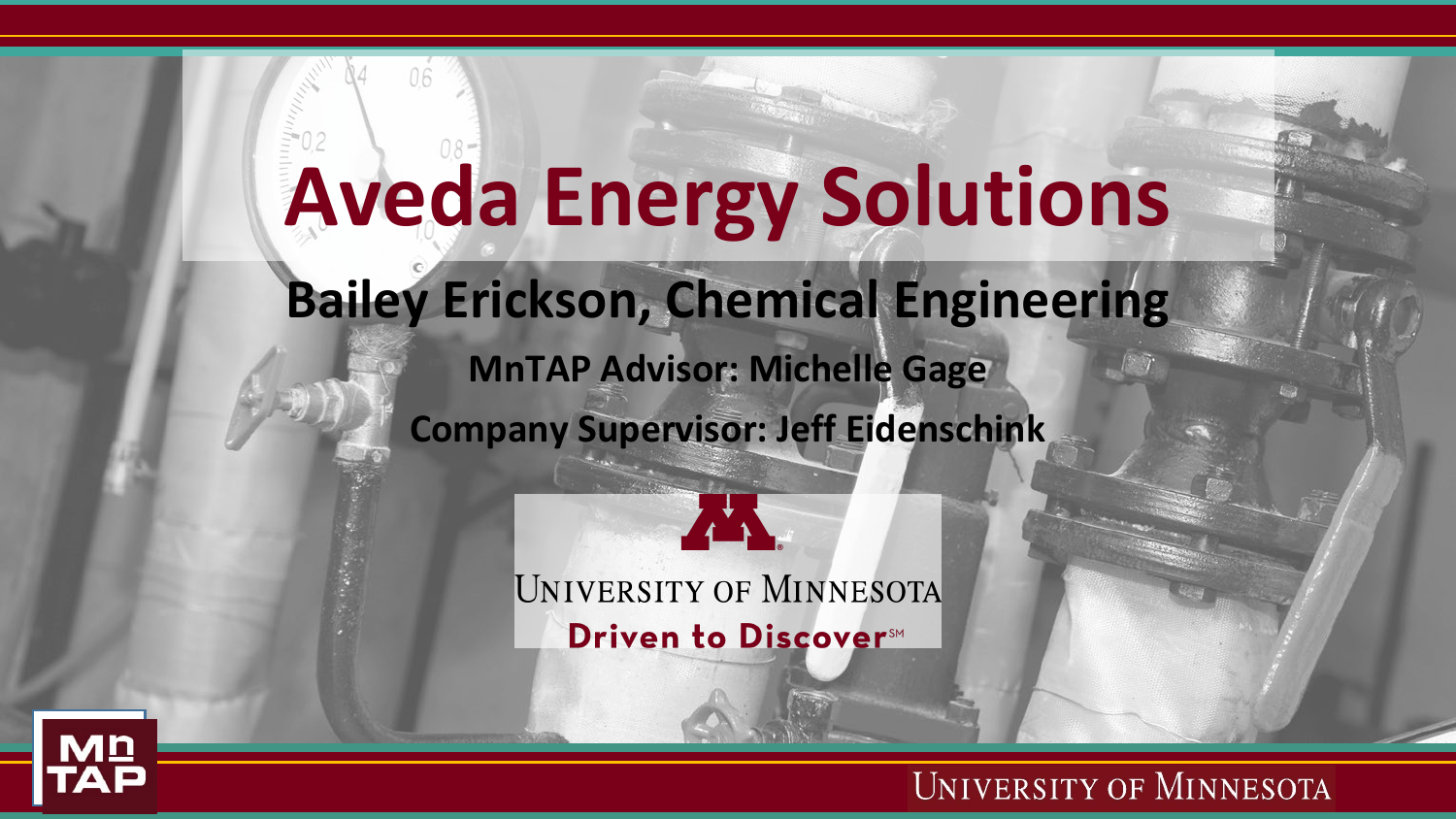# **Aveda Company Background**

- •Part of Estée Lauder
- •Blaine, MN
- •750 employees
- •Organic, cruelty free hair and personal care products
- •Environmentally sustainable business model



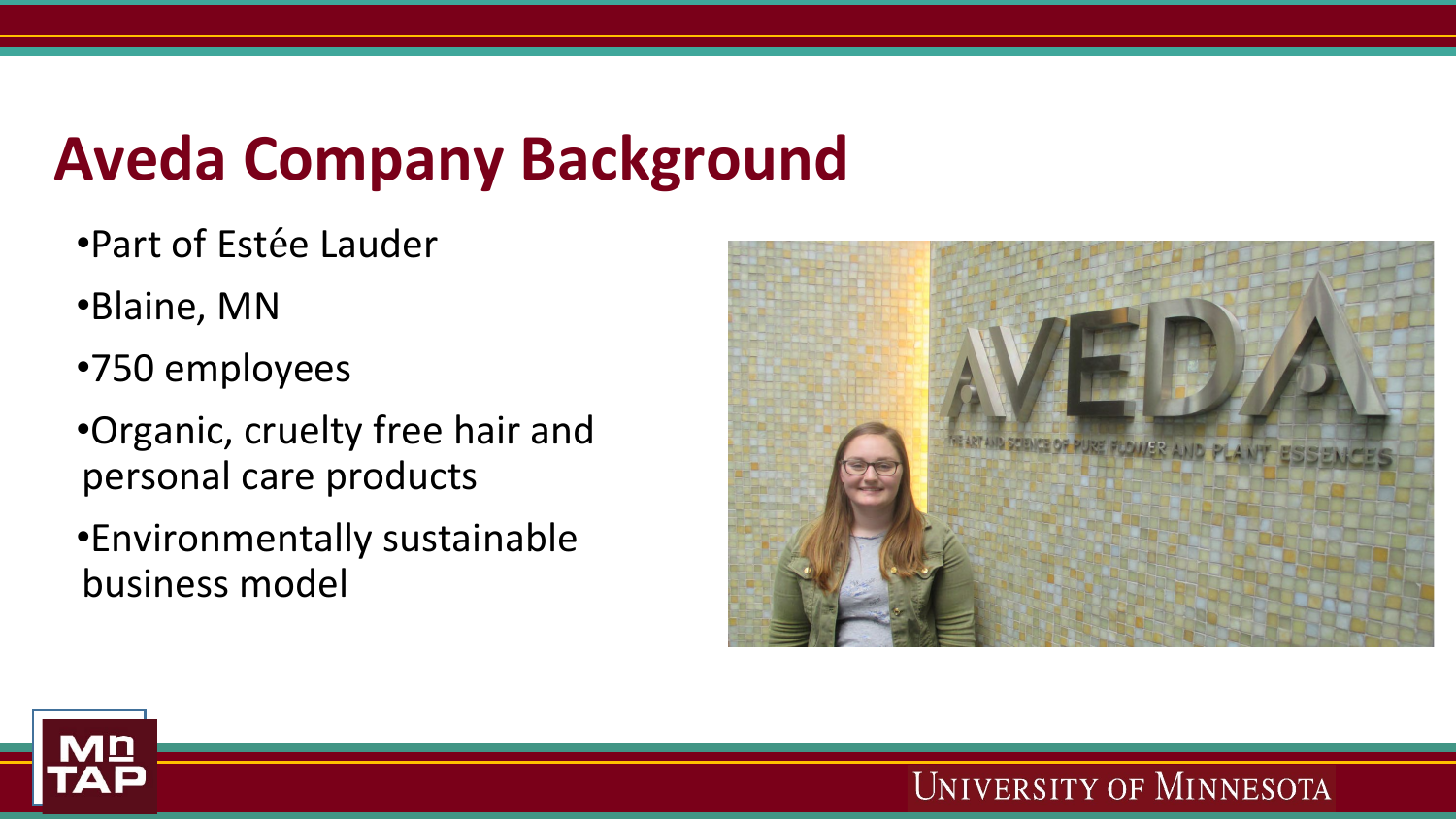## **Project Motivations**

•**Aveda's mission, environmental sustainability**

•**Compressed air:**

•Estimated 15-20% leaks

- •**Chiller system:**
	- •Current system over 20 years old
	- •Production requires more capacity

#### •**Waste:**

•Strength and sewer accessibility charges from off-grade product waste



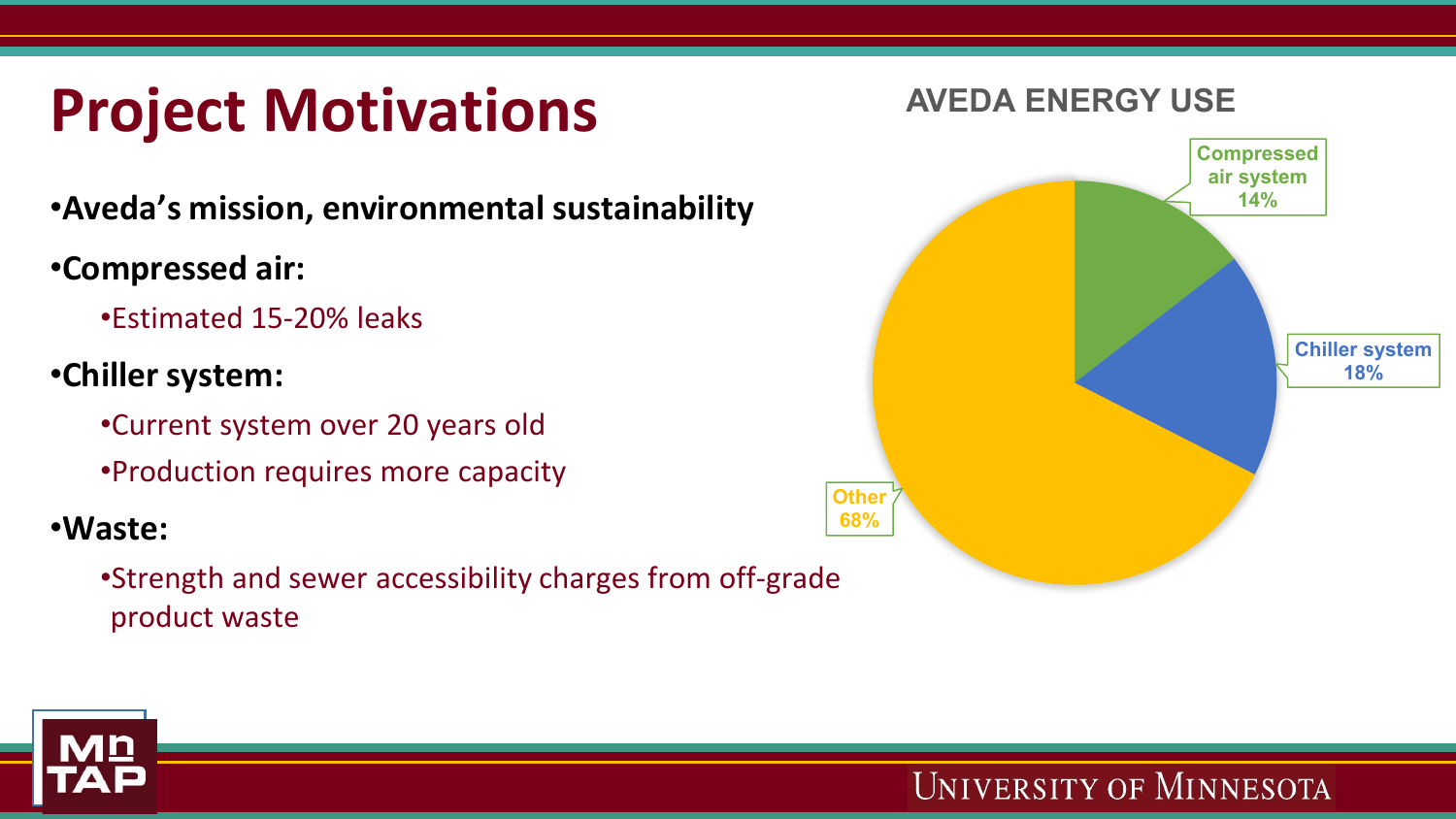### **Project Motivations - Chiller**



**Chiller Supply Temperatures**

- •Chilled water temperature is highly variable •Peaks correlate to increased production demand
- •New chiller system: larger capacity, will keep the chilled water supply temperature stable

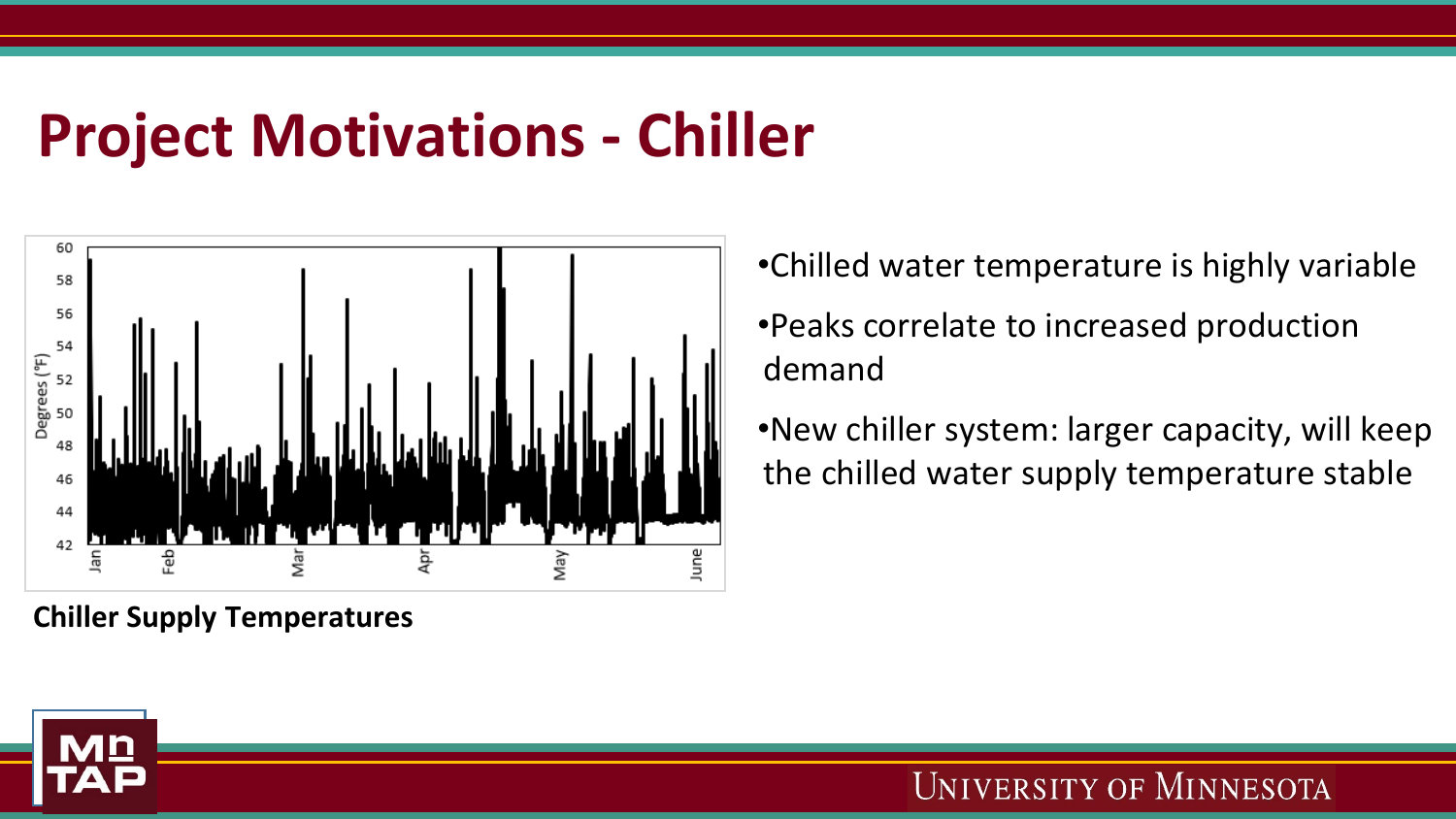#### **Project Motivations - Chiller**

Cooling Times for Product in Main Tank



•Varied chilled water temperature causes variation in batch cooling times

•Range: 4.2 hours to 8.3 hours

•Larger capacity chiller with stable water supply temperatures will minimize batch cooling times

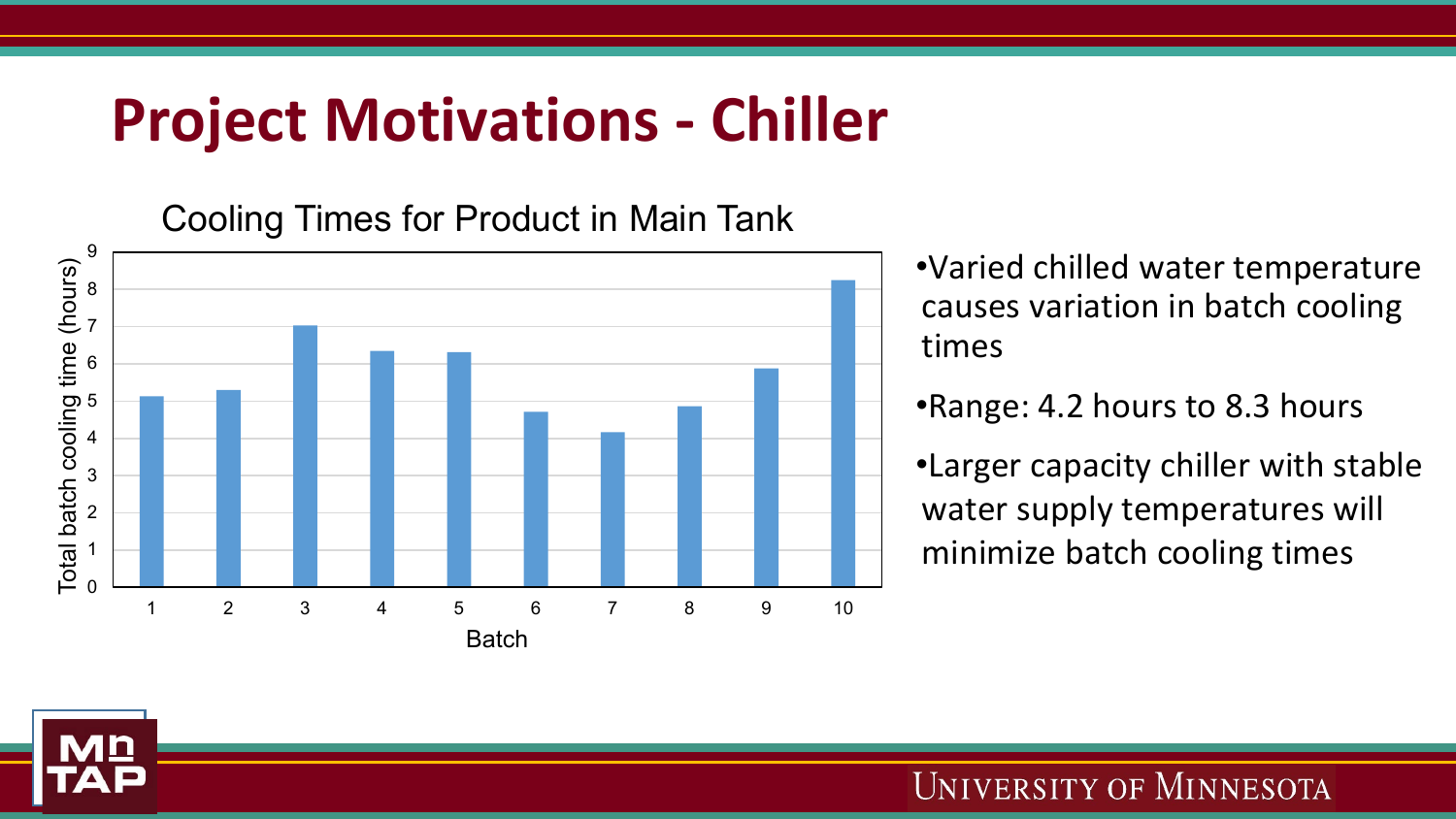### **Project Goals**

- •Reduce energy use in compressed air system
- •Recommend more efficient chiller with higher capacity to meet increased production demands
- •Reduce off-grade waste generation, improve waste management procedure

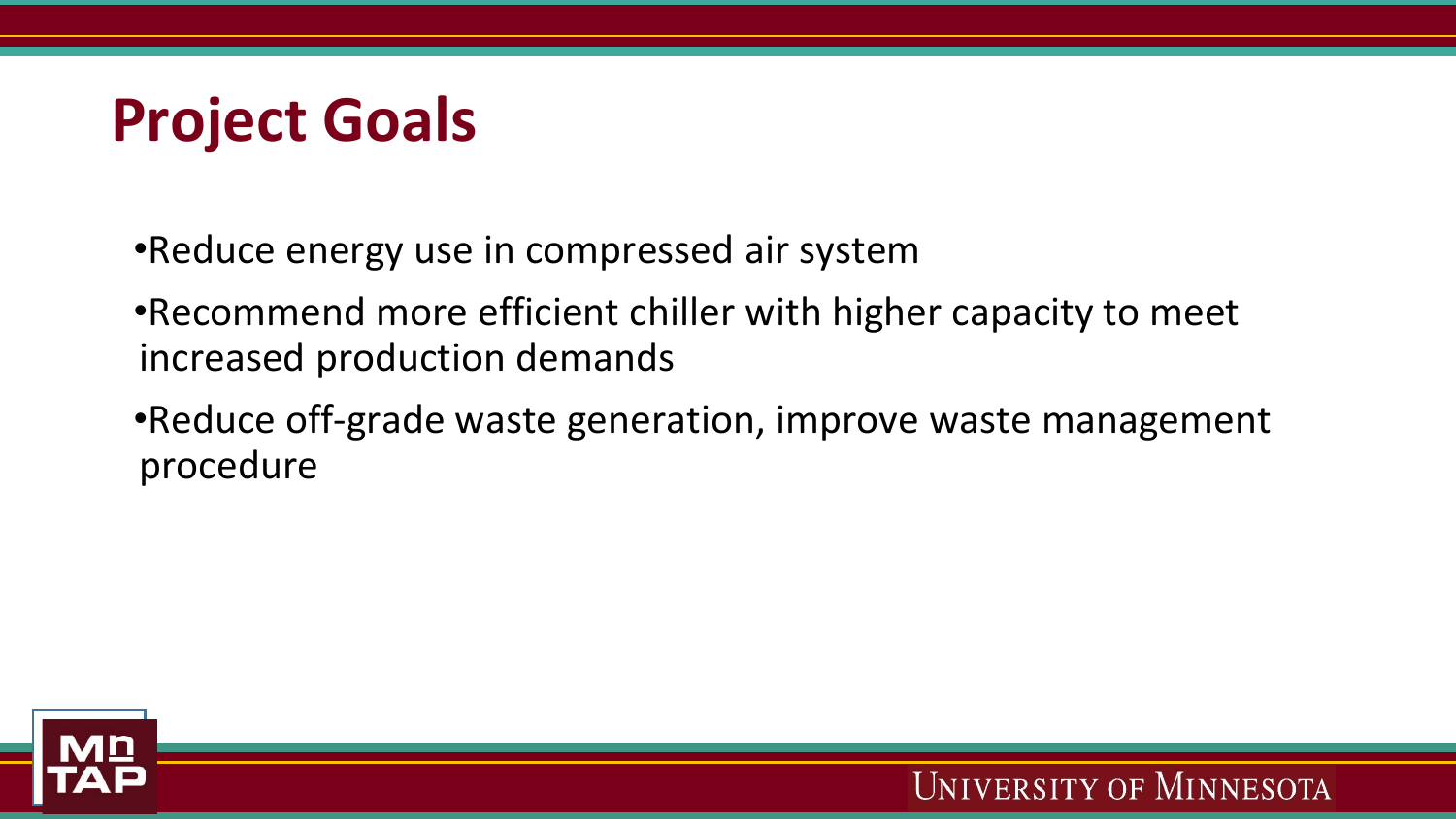## **Approach**

- •Gathered and analyzed energy use data for plant
- •Compressed air end uses
- •Current chiller system performance
- •Process map of waste management system

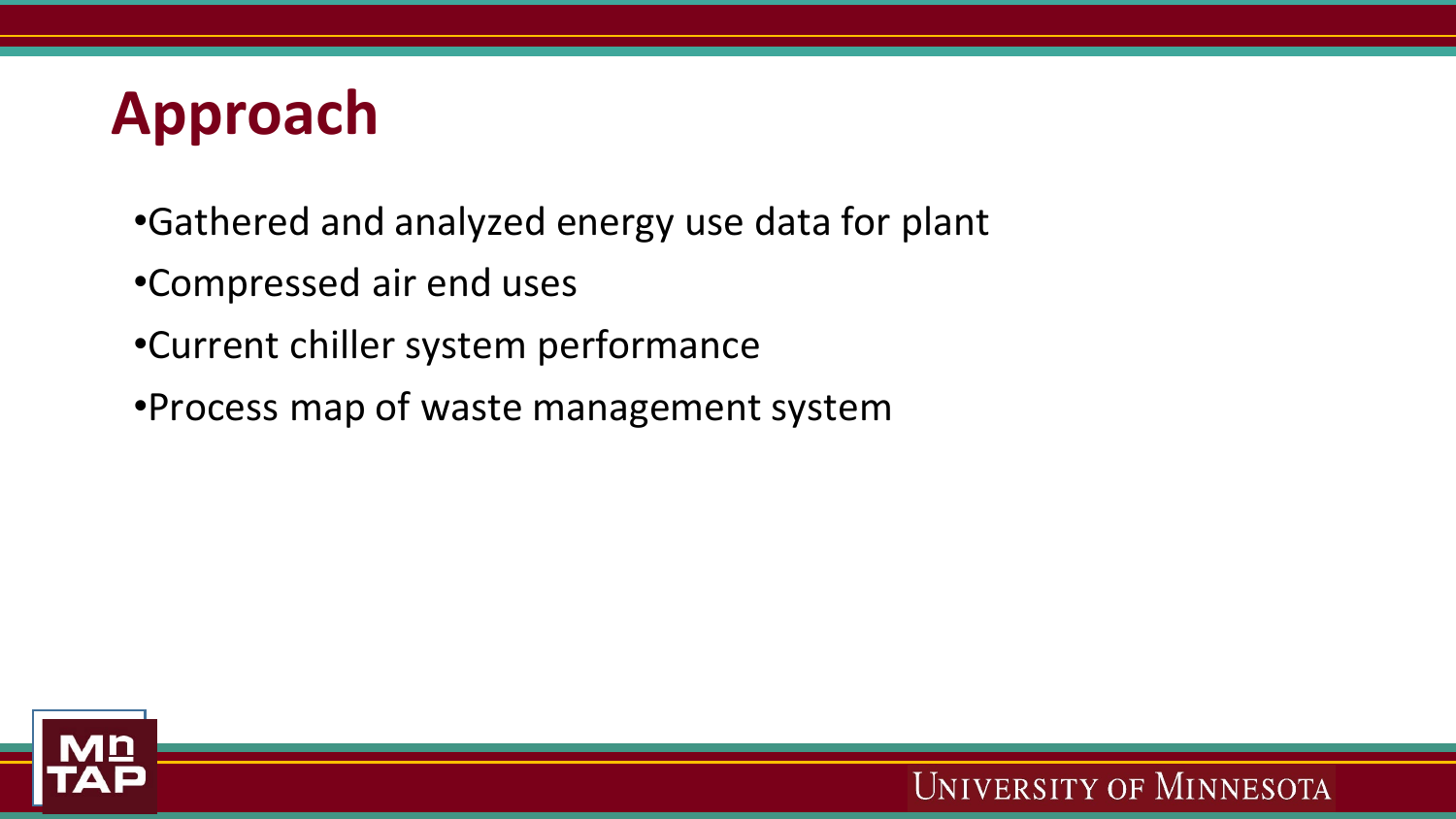## **Chiller Energy Reduction Options**

#### **Heat recovery chiller**

- •Efficiency varies with percent load
- •Higher average system efficiency
- •Lower initial cost
- •Smaller plant footprint

#### **Free cooling chiller**

- •Efficiency varies with temperature and percent load
- •Larger plant footprint, would be installed on rooftop
- •Minnesota temperatures: free cooling mode 41% of time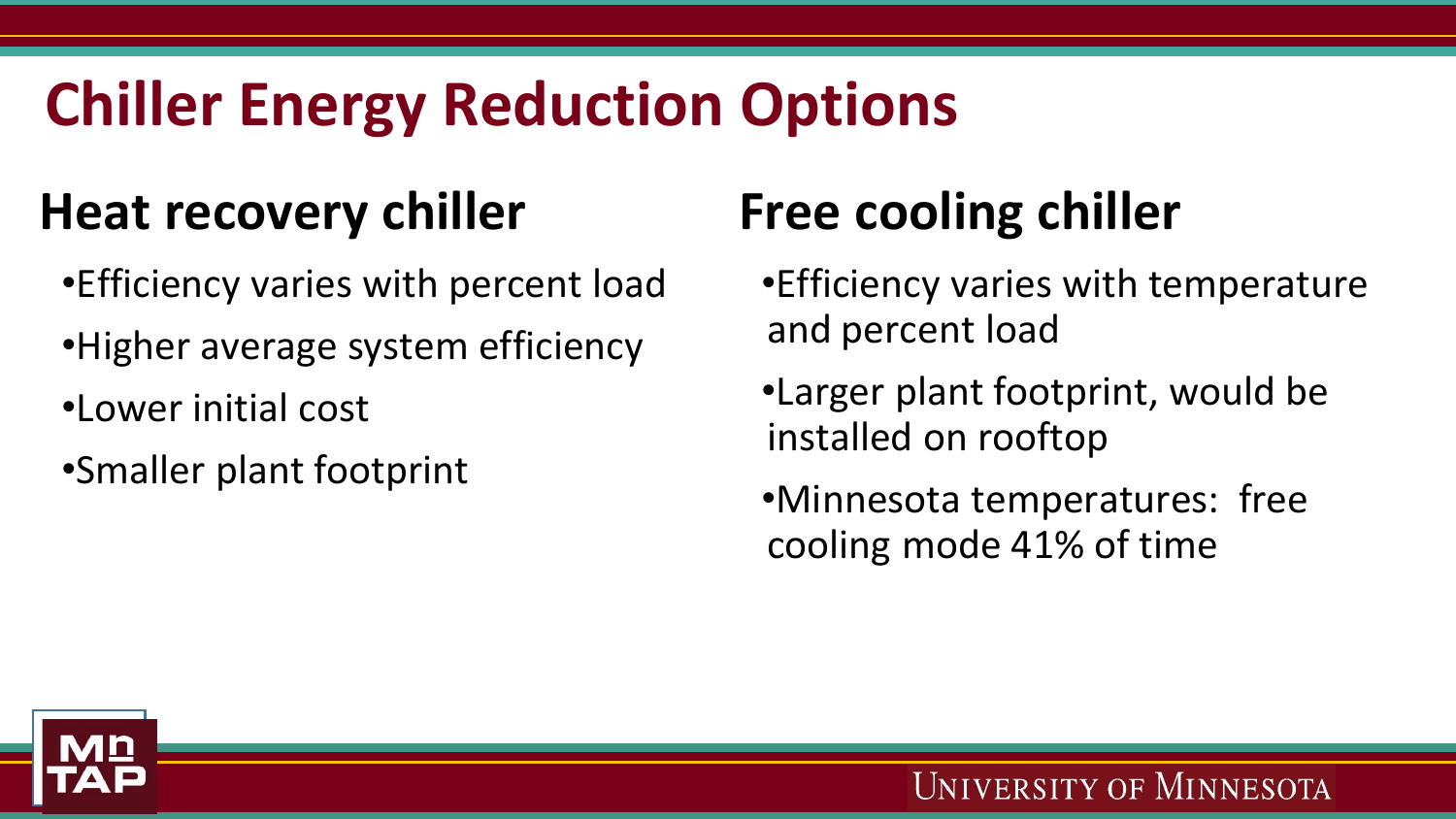### **Free Cooling Chiller Efficiencies**



•Efficiency varies with load and temperature

•Below 100% free cooling temperature (23°F), chiller power consumption is condenser fans

•Above chilled water temperature (40°F), standard efficiency

•Linear relationship between efficiency and temperature in free cooling mode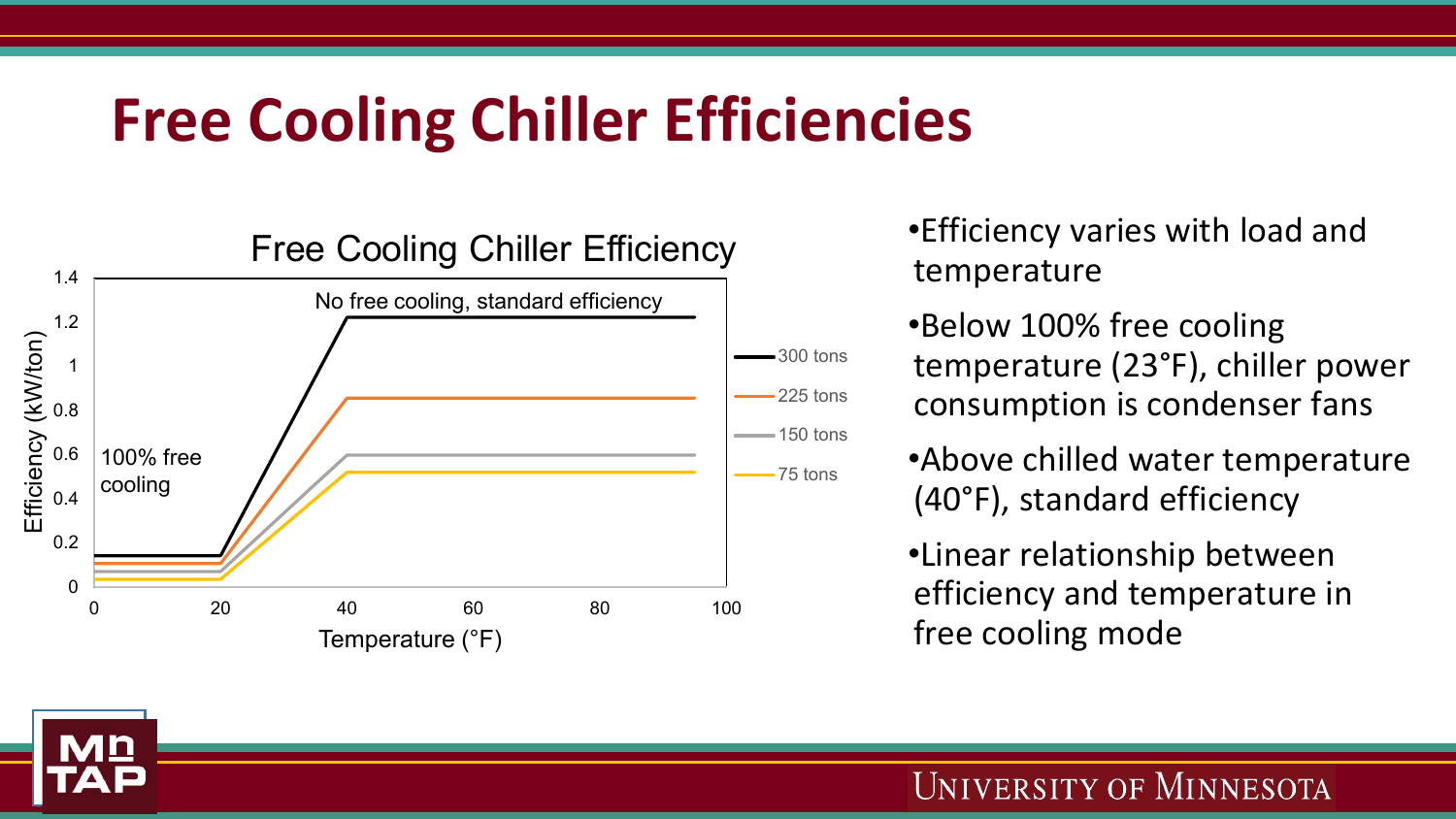# **Primary Recommendation:**

#### **Heat recovery screw chiller system**

|                    | <b>Current chiller</b><br>system | Heat recovery chiller<br>system | <b>Free cooling chiller</b><br>system |
|--------------------|----------------------------------|---------------------------------|---------------------------------------|
| Total capacity     | 360 tons                         | 600 tons                        | 600 tons                              |
| Efficiency         | $1.77$ kW/ton                    | $0.93$ kW/ton                   | $1.02$ kW/ton                         |
| Savings (per year) | $\overline{\phantom{0}}$         | 128,100 kWh                     | 115,110 kWh                           |

#### **Benefits of heat recovery chiller system:**

- Two equal sized chillers, full redundancy
- 53% energy reduction, saves 128,000 kWh/year
- \$13,500 savings in energy costs annually
- Decreased cooling times, extra production time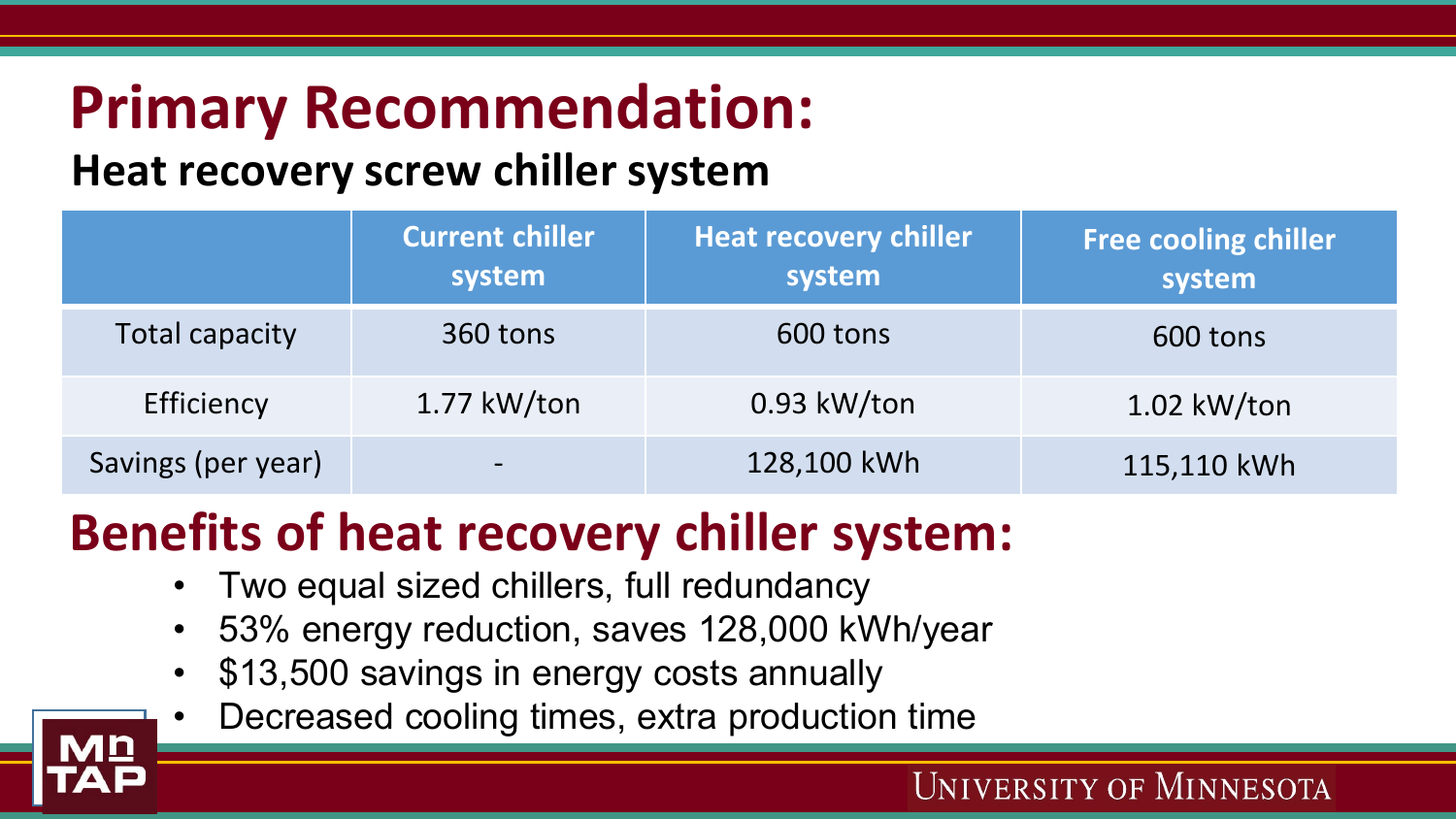| <b>Recommendation</b>                                                               | <b>Annual</b><br><b>reduction</b>            | <b>Initial</b><br><b>cost</b> | <b>Annual savings</b>                        | <b>Payback</b><br>period | <b>Status</b>       |
|-------------------------------------------------------------------------------------|----------------------------------------------|-------------------------------|----------------------------------------------|--------------------------|---------------------|
| Heat recovery chiller                                                               | 128,000 kWh                                  | \$500,000*                    | $$13,500 + increased$<br>production capacity | $<$ 1 year**             | Planned             |
| Compressed air leak maintenance                                                     | 42,000,000 ft <sup>3</sup> air<br>58,500 kWh | <b>None</b>                   | \$10,000                                     | Immediate                | <b>Implementing</b> |
| Turn off air to production lines that are not<br>in use                             | 8,000,000 ft <sup>3</sup> air<br>22,500 kWh  | <b>None</b>                   | \$2,000                                      | Immediate                | Implementing        |
| Replace current air compressor system with<br>one, larger variable speed compressor | 55,000 kWh                                   | $$40,000*$                    | \$5,500                                      | 7.3 years                | Planned             |
| Replace 5 portable compressed air motors<br>with electric motors                    | 3,000,000 ft <sup>3</sup> air<br>8,500 kWh   | $$7,500*$                     | \$750                                        | 10 years*                | Recommended         |
| Filter drum for wastewater                                                          | 18,000 gal water<br><b>180 kWh</b>           | \$190,000                     | $\le$ \$30,600                               | 6.2 years                | Recommended         |



\*rebates available, \*\*including decreased cooling times and increased production savings (some reduction options not shown)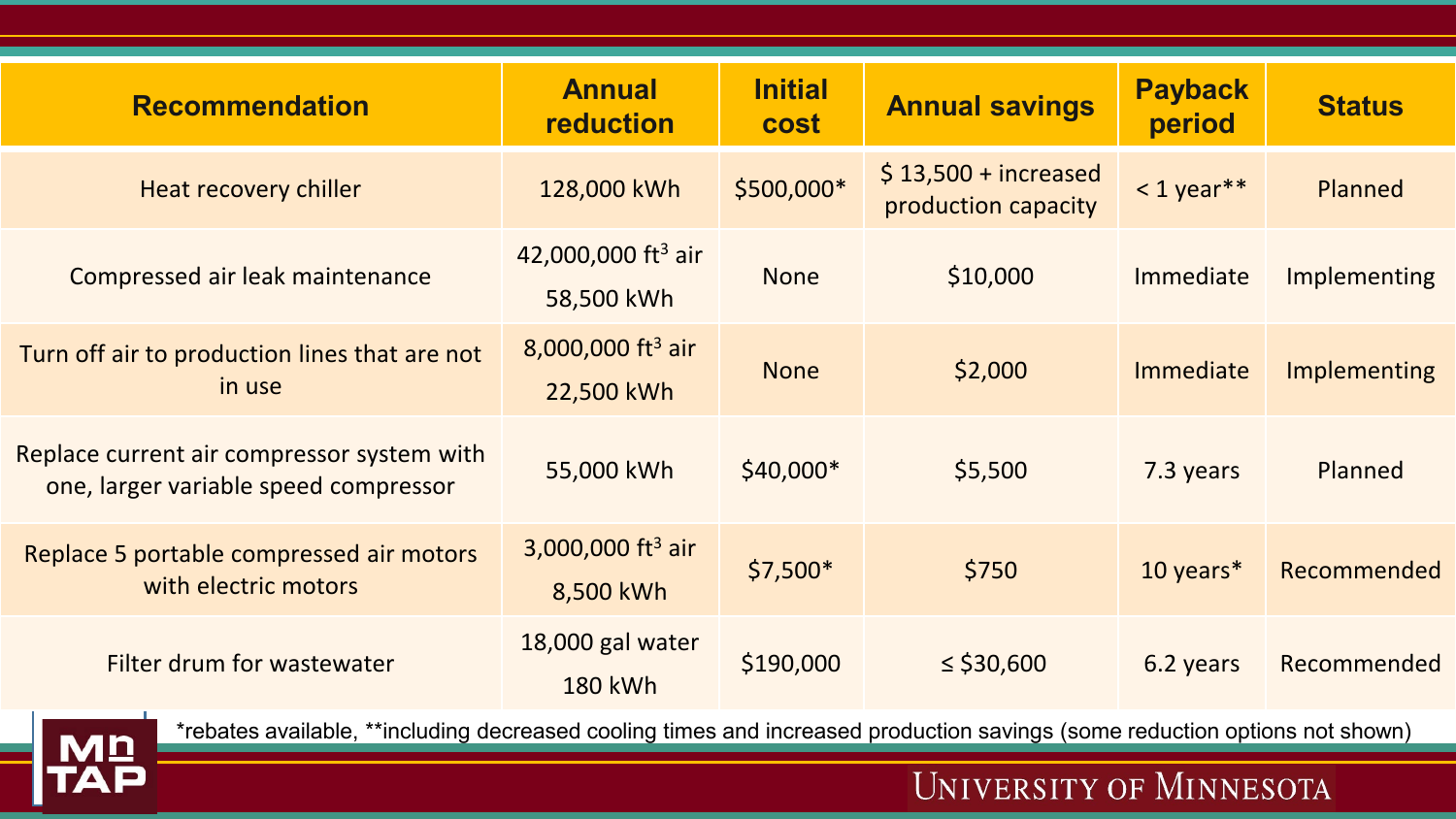### **Total Potential Waste Reductions (per year)**

- •**640,000 kWh**
- •**50,700,000 ft3 of compressed air**
- •**18,000 gallons of water**
- •**18,000 gallons of off-grade waste**
- $\cdot$ **175,000 kg CO<sub>2</sub>**
- •**Additional 245 + hours of production time**
- •**\$240,000**